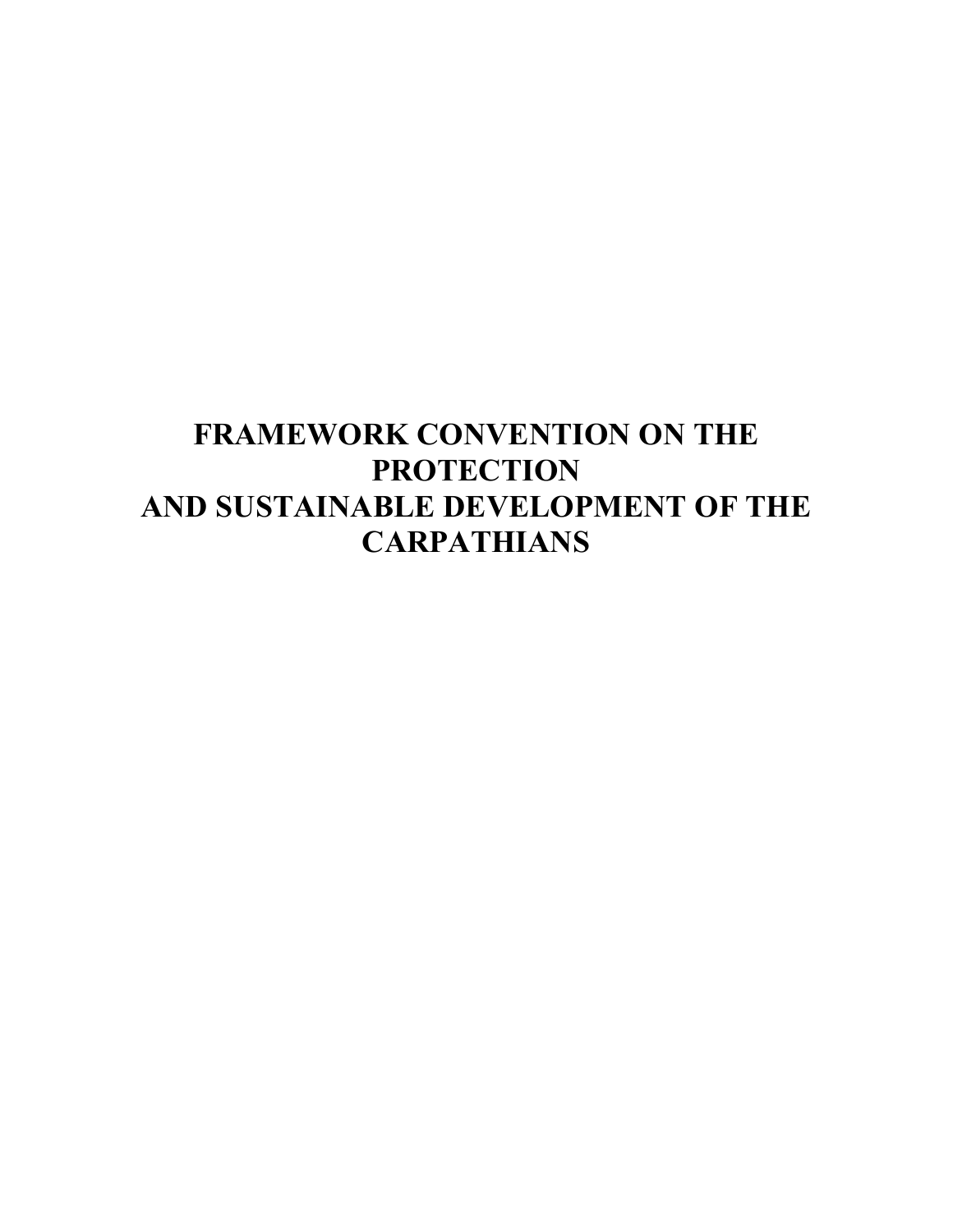#### **"The Parties",**

ACKNOWLEDGING that the Carpathians are a unique natural treasure of great beauty and ecological value, an important reservoir of biodiversity, the headwaters of major rivers, an essential habitat and refuge for many endangered species of plants and animals and Europe's largest area of virgin forests, and AWARE that the Carpathians constitute a major ecological, economic, cultural, recreational and living environment in the heart of Europe, shared by numerous peoples and countries;

REALIZING the importance and ecological, cultural and socio-economic value of mountain regions, which prompted the United Nations General Assembly to declare 2002 the International Year of Mountains; RECOGNIZING the importance of Mountain areas, as enshrined in Chapter 13 (Sustainable Mountain Development) of the Declaration on Environment and Development ("Agenda 21", Rio de Janeiro, 1992), and in the Plan of Implementation of the World Summit on Sustainable Development;

RECALLING the Declaration on Environment and Sustainable Development in the Carpathian and Danube Region (Bucharest, 2001);

NOTING the pertinent provisions of and principles enshrined in relevant global, regional and sub-regional environmental legal instruments, strategies and programmes;

AIMING at ensuring a more effective implementation of such already existing instruments, and BUILDING upon other international programmes;

RECOGNIZING that the Carpathians constitute the living environment for the local people, and ACKNOWLEDGING the contribution of the local people to sustainable social, cultural and economic development, and to preserving traditional knowledge in the Carpathians;

ACKNOWLEDGING the importance of sub-regional cooperation for the protection and sustainable development of the Carpathians in the context of the 'Environment for Europe' process;

RECOGNIZING the experience gained in the framework of the Convention on the Protection of the Alps (Salzburg, 1991) as a successful model for the protection of the environment and sustainable development of mountain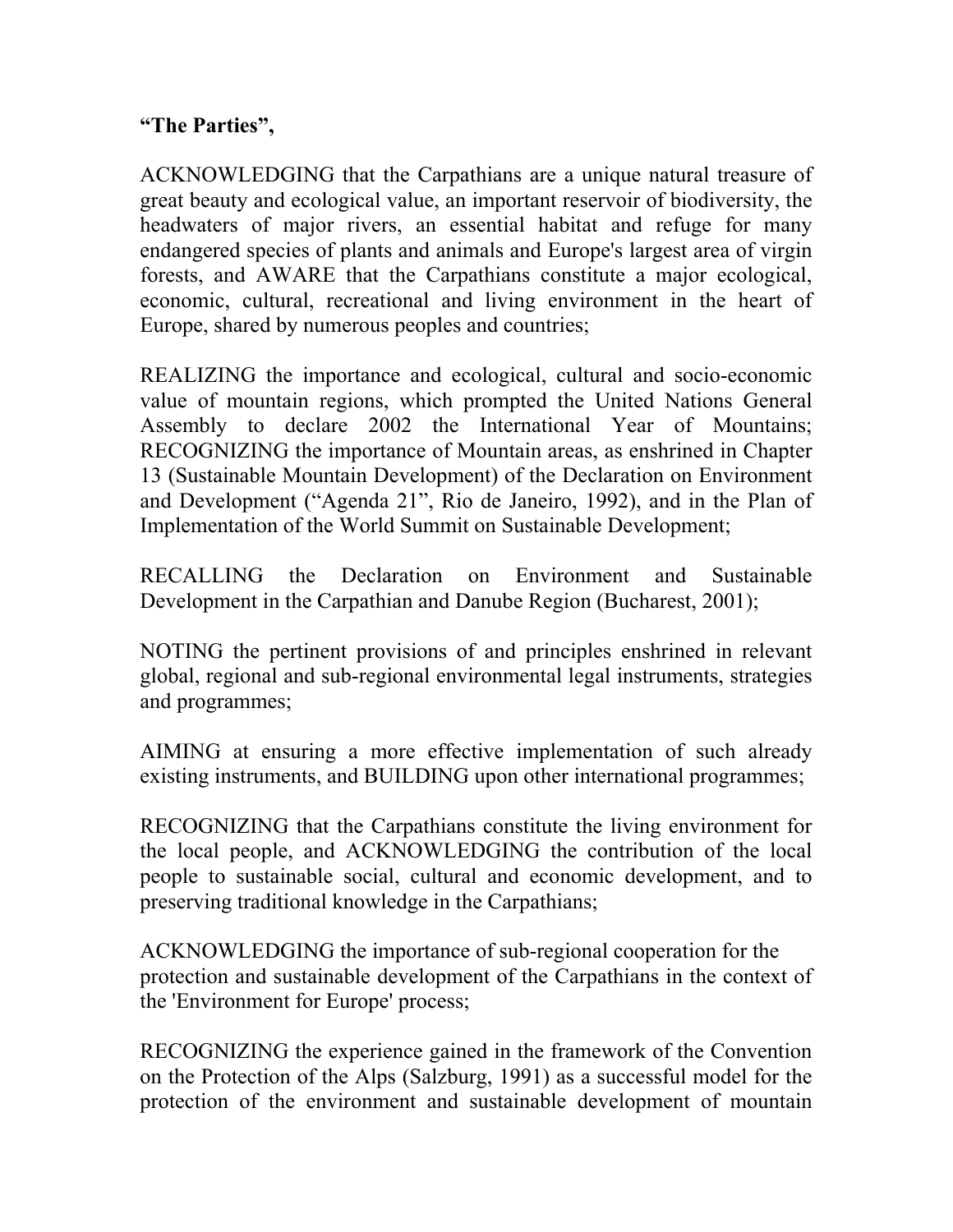regions, providing a sound basis for new partnership initiatives and further strengthening of cooperation between Alpine and Carpathian states;

BEING AWARE of the fact that efforts to protect, maintain and sustainably manage the natural resources of the Carpathians cannot be achieved by one country alone and require regional cooperation, and of the added value of transboundary cooperation in achieving ecological coherence;

Have agreed as follows:

#### **Article 1**  *Geographical scope*

1. The Convention applies to the Carpathian region (hereinafter referred to as the "Carpathians"), to be defined by the Conference of the Parties.

2. Each Party may extend the application of this Convention and its Protocols to additional parts of its national territory by making a declaration to the Depositary, provided that this is necessary to implement the provisions of the Convention.

#### **Article 2**  *General objectives and principles*

1. The Parties shall pursue a comprehensive policy and cooperate for the protection and sustainable development of the Carpathians with a view to *inter alia* improving quality of life, strengthening local economies and communities, and conservation of natural values and cultural heritage.

2. In order to achieve the objectives referred to in paragraph 1, the Parties shall take appropriate measures, in the areas covered by Articles 4 to 13 of this Convention by promoting:

(a) the precaution and prevention principles,

(b) the 'polluter pays' principle,

(c) public participation and stakeholder involvement,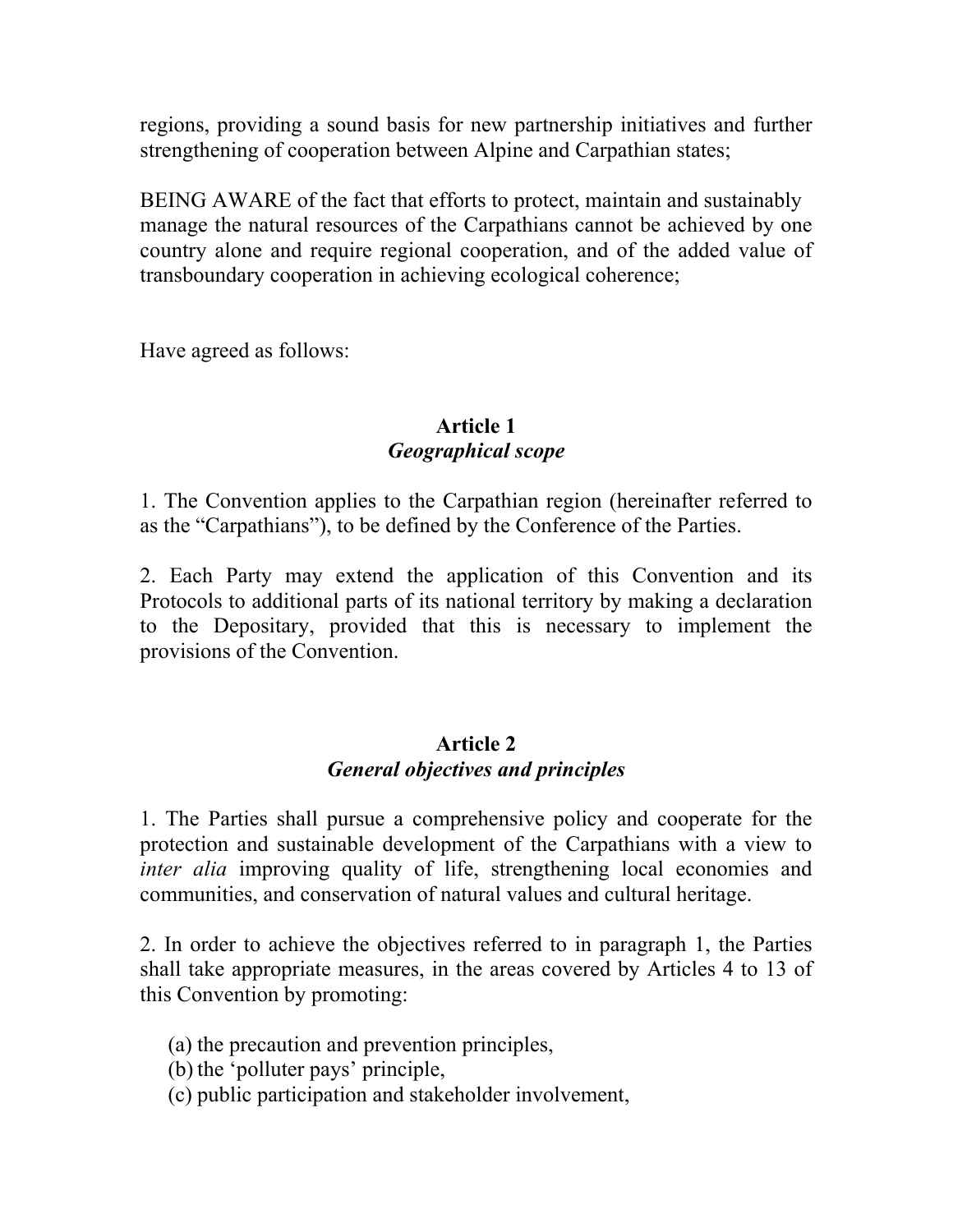(d) transboundary cooperation,

- (e) integrated planning and management of land and water resources,
- (f) a programmatic approach, and
- (g) the ecosystem approach.

3. To achieve the objectives set forth in this Convention and to ensure its implementation, the Parties may, as appropriate, develop and adopt Protocols.

#### **Article 3**  *Integrated approach to the land resources management*

The Parties shall apply the approach of the integrated land resources management as defined in Chapter 10 of the Agenda 21, by developing and implementing appropriate tools, such as integrated management plans, relating to the areas of this Convention.

## **Article 4**

## *Conservation and sustainable use of biological and landscape diversity*

1. The Parties shall pursue policies aiming at conservation, sustainable use and restoration of biological and landscape diversity throughout the Carpathians. The Parties shall take appropriate measures to ensure a high level of protection and sustainable use of natural and semi-natural habitats, their continuity and connectivity, and species of flora and fauna being characteristic to the Carpathians, in particular the protection of endangered species, endemic species and large carnivores.

2. The Parties shall promote adequate maintenance of semi-natural habitats, the restoration of degraded habitats, and support the development and implementation of relevant management plans.

3. The Parties shall pursue policies aiming at the prevention of introduction of alien invasive species and release of genetically modified organisms threatening ecosystems, habitats or species, their control or eradication.

4. The Parties shall develop and/or promote compatible monitoring systems,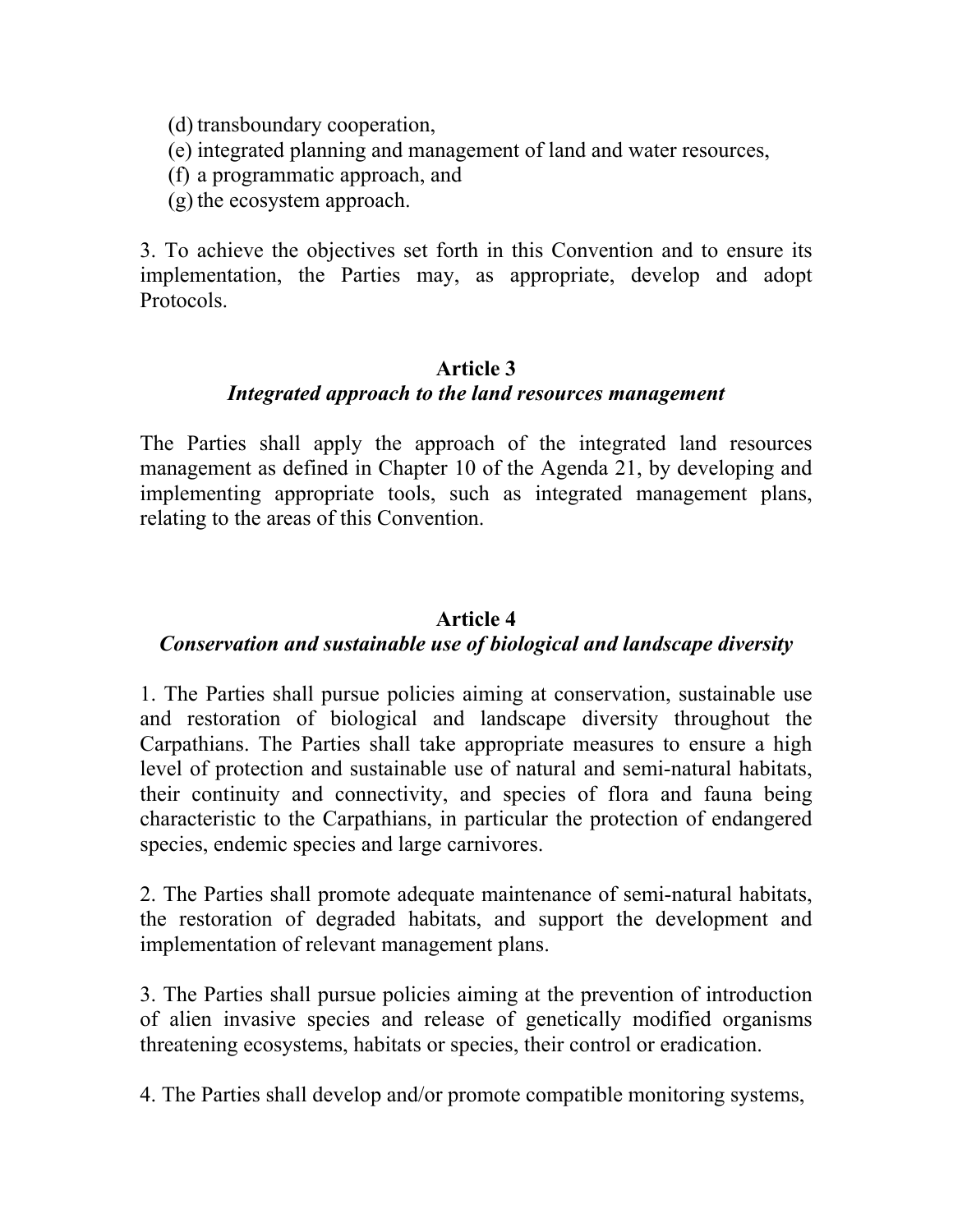coordinated regional inventories of species and habitats, coordinated scientific research, and their networking.

5. The Parties shall cooperate in developing an ecological network in the Carpathians, as a constituent part of the Pan-European Ecological Network, in establishing and supporting a Carpathian Network of Protected Areas, as well as enhance conservation and sustainable management in the areas outside of protected areas.

6. The Parties shall take appropriate measures to integrate the objective of conservation and sustainable use of biological and landscape diversity into sectoral policies, such as mountain agriculture, mountain forestry, river basin management, tourism, transport and energy, industry and mining activities.

## **Article 5**  *Spatial planning*

1. The Parties shall pursue policies of spatial planning aimed at the protection and sustainable development of the Carpathians, which shall take into account the specific ecological and socio-economic conditions in the Carpathians and their mountain ecosystems, and provide benefits to the local people.

2. The Parties shall aim at coordinating spatial planning in bordering areas, through developing transboundary and/or regional spatial planning policies and programmes, enhancing and supporting co-operation between relevant regional and local institutions.

3. In developing spatial planning policies and programmes, particular attention should, *inter alia*, be paid to:

- (a) transboundary transport, energy and telecommunications infrastructure and services,
- (b) conservation and sustainable use of natural resources,
- (c) coherent town and country planning in border areas,
- (d) preventing the cross-border impact of pollution,
- (e) integrated land use planning, and environmental impact assessments.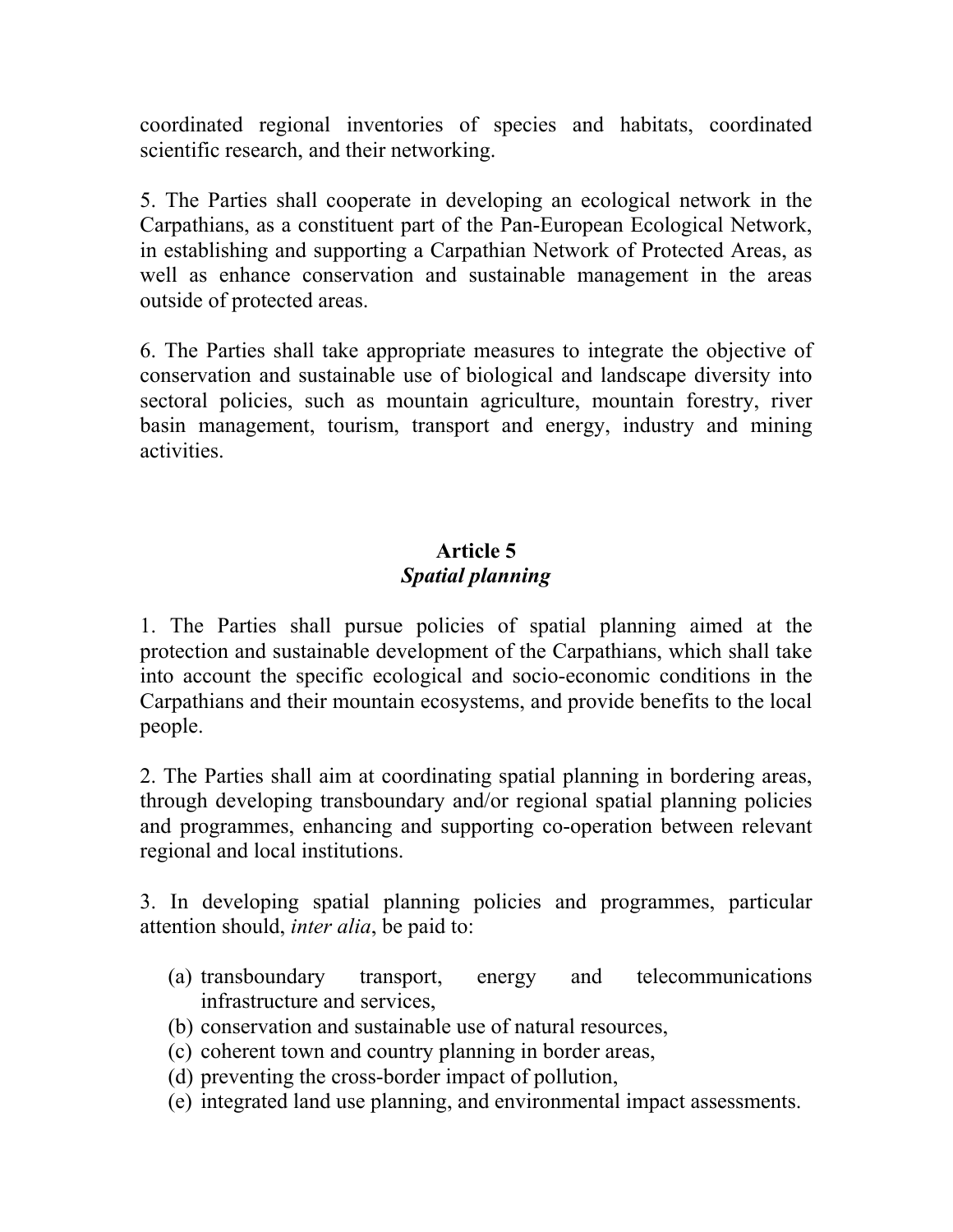#### **Article 6**

#### *Sustainable and integrated water/river basin management*

Taking into account the hydrological, biological and ecological, and other specificities of mountain river basins, the Parties shall:

- (a) take appropriate measures to promote policies integrating sustainable use of water resources, with land-use planning, and aim at pursuing policies and plans based on an integrated river basin management approach, recognizing the importance of pollution and flood management, prevention and control, and reducing water habitats fragmentation,
- (b) pursue policies aiming at sustainable management of surface and groundwater resources, ensuring adequate supply of good quality surface and groundwater as needed for sustainable, balanced and equitable water use, and adequate sanitation and treatment of waste water,
- (c) pursue policies aiming at conserving natural watercourses, springs, lakes and groundwater resources as well as preserving and protecting wetlands and wetland ecosystems, and protecting against natural and anthropogenic detrimental effects such as flooding and accidental water pollution.
- (d) further develop a coordinated or joint system of measures, activities and early warning for transboundary impacts on the water regime of flooding and accidental water pollution, as well as co-operate in preventing and reducing the damages and giving assistance in restoration works.

## **Article 7**  *Sustainable agriculture and forestry*

1. The Parties shall maintain the management of land traditionally cultivated in a sustainable manner, and take appropriate measures in designing and implementing their agricultural policies, taking into account the need of the protection of mountain ecosystems and landscapes, the importance of biological diversity, and the specific conditions of mountains as less favoured areas.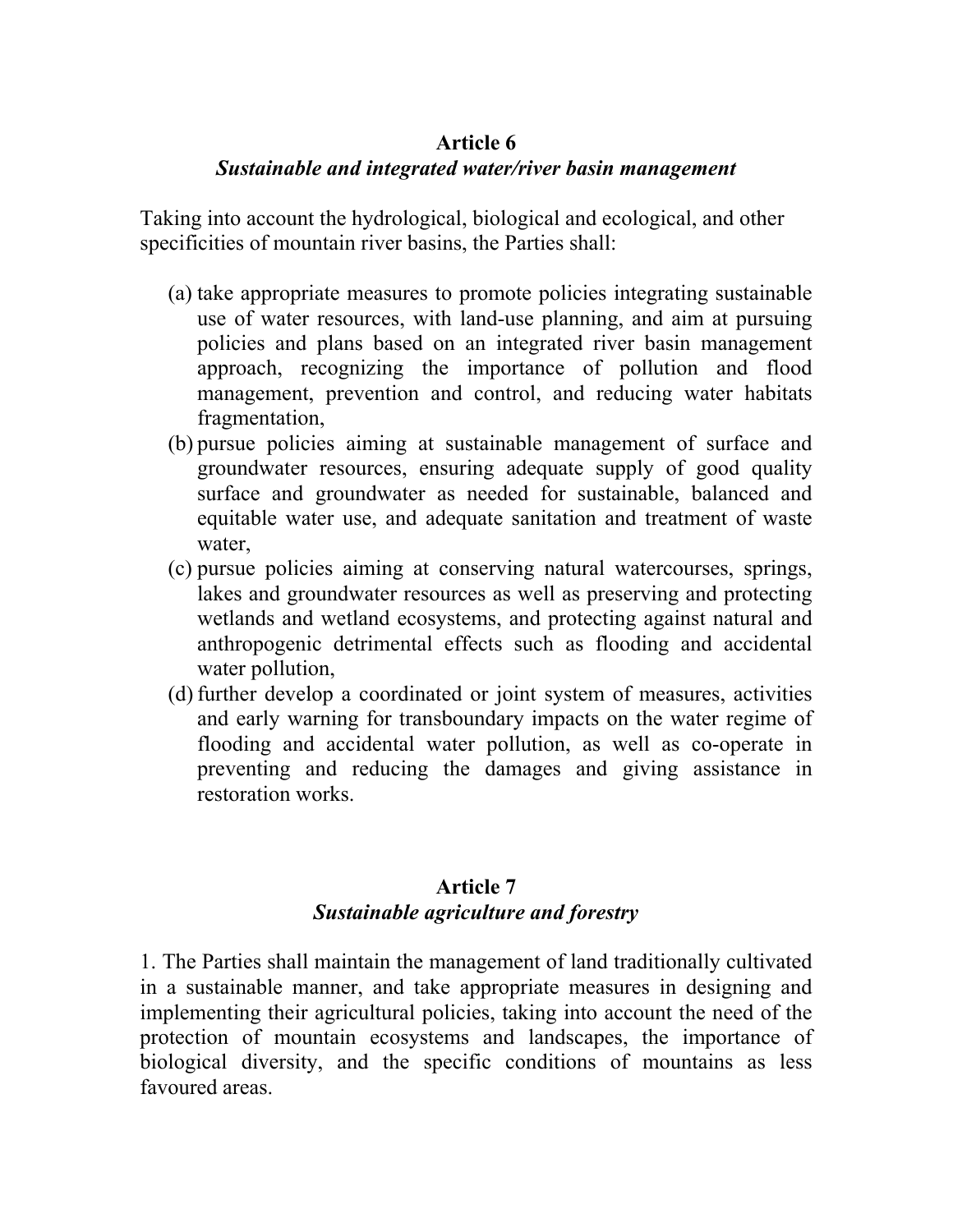2. The Parties shall pursue policies aiming at developing and designing appropriate instruments, such as the crucially important agri-environmental programs in the Carpathians, enhancing integration of environmental concerns into agricultural policies and land management plans, while taking into account the high ecological importance of Carpathian mountain ecosystems, such as natural and semi-natural grasslands, as part of the ecological networks, landscapes and traditional land-use.

3. The Parties shall pursue policies aiming at promoting and supporting the use of instruments and programs, compatible with internationally agreed principles of sustainable forest management.

4. The Parties shall apply sustainable mountain forest management practices in the Carpathians, taking into account the multiple functions of forests, the high ecological importance of the Carpathian mountain ecosystems, as well as the less favourable conditions in mountain forests.

5. The Parties shall pursue policies aiming at designating protected areas in natural, especially virgin forests in sufficient size and number, with the purpose to restrict or adapt their use according to the objectives of conservation to be achieved.

6. The Parties shall promote practice of environmentally sound agricultural and forestry measures assuring appropriate retention of precipitation in the mountains with a view to better prevent flooding and increase safety of life and assets.

#### **Article 8**  *Sustainable transport and infrastructure*

1. The Parties shall pursue policies of sustainable transport and infrastructure planning and development, which take into account the specificities of the mountain environment, by taking into consideration the protection of sensitive areas, in particular biodiversity-rich areas, migration routes or areas of international importance, the protection of biodiversity and landscapes, and of areas of particular importance for tourism.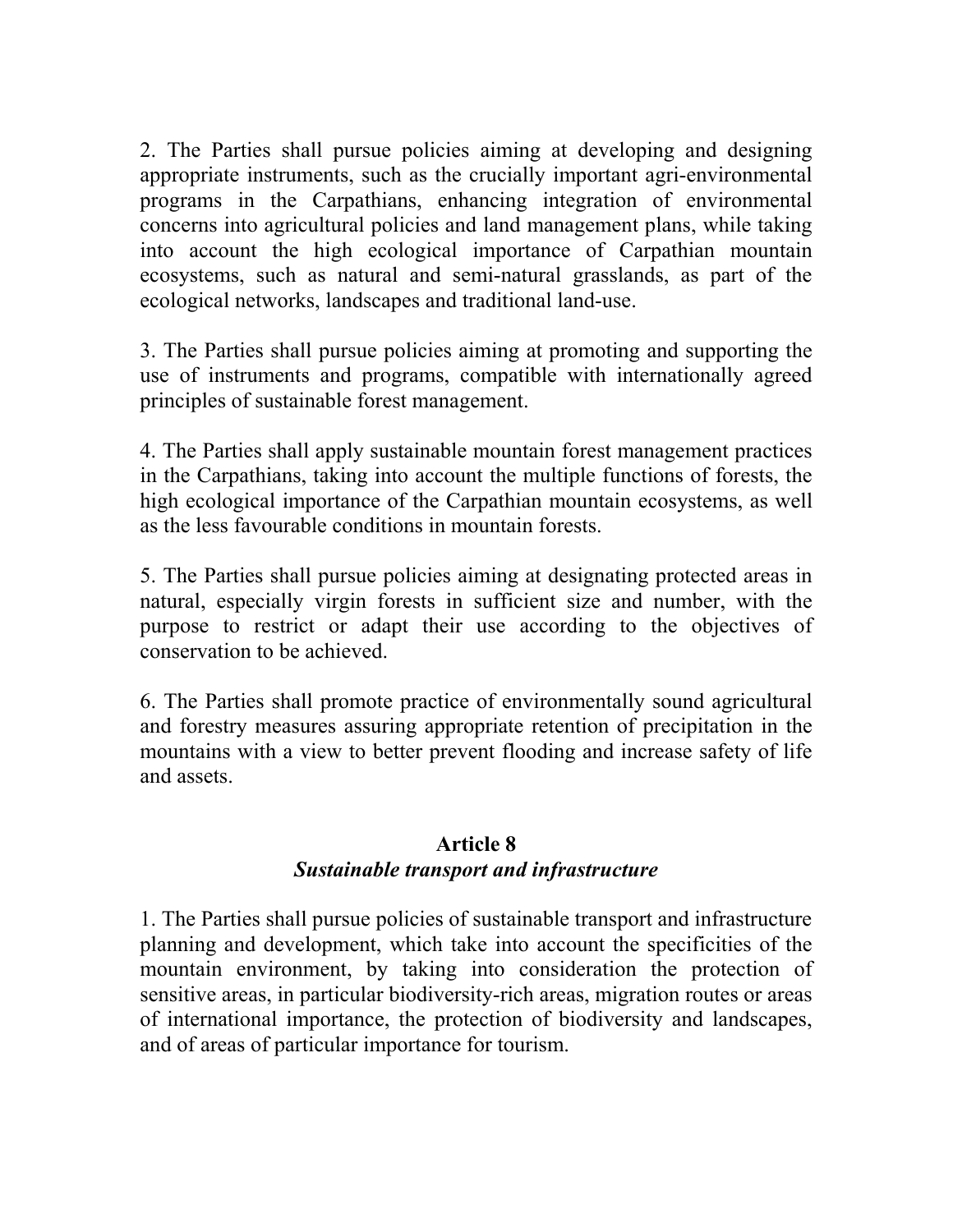2. The Parties shall cooperate towards developing sustainable transport policies which provide the benefits of mobility and access in the Carpathians, while minimizing harmful effects on human health, landscapes, plants, animals, and their habitats, and incorporating sustainable transport demand management in all stages of transport planning in the Carpathians.

3. In environmentally sensitive areas the Parties shall co-operate towards developing models of environmentally friendly transportation.

### **Article 9**  *Sustainable tourism*

1. The Parties shall take measures to promote sustainable tourism in the Carpathians, providing benefits to the local people, based on the exceptional nature, landscapes and cultural heritage of the Carpathians, and shall increase cooperation to this effect.

2. Parties shall pursue policies aiming at promoting transboundary cooperation in order to facilitate sustainable tourism development, such as coordinated or joint management plans for transboundary or bordering protected areas, and other sites of touristic interest.

## **Article 10**  *Industry and energy*

1. The Parties shall promote cleaner production technologies, in order to adequately prevent, respond to and remediate industrial accidents and their consequences, as well as to preserve human health and mountain ecosystems.

2. The Parties shall pursue policies aiming at introducing environmentally sound methods for the production, distribution and use of energy, which minimize adverse effects on the biodiversity and landscapes, including wider use of renewable energy sources and energy-saving measures, as appropriate.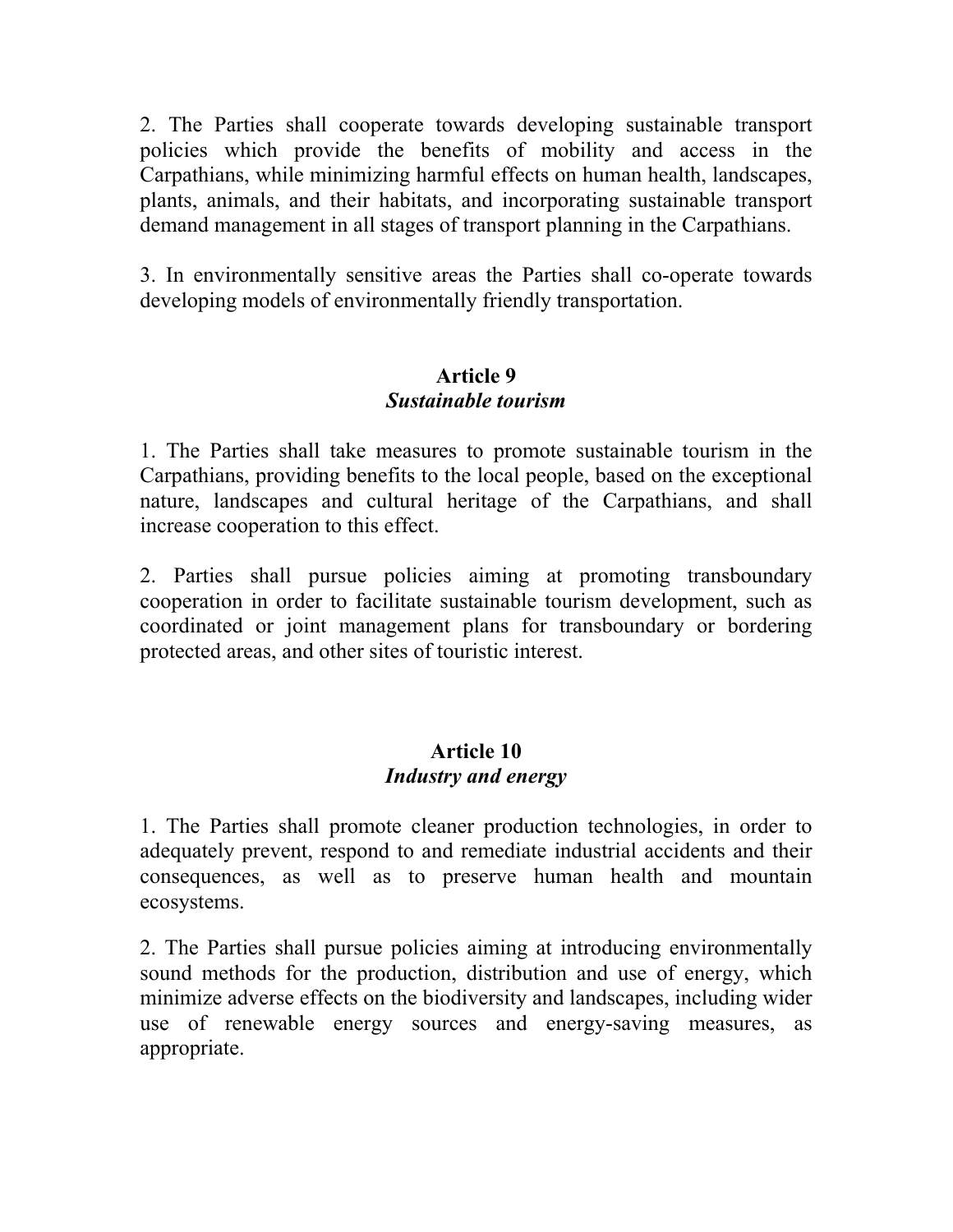3. Parties shall aim at reducing adverse impacts of mineral exploitation on the environment and ensuring adequate environmental surveillance on mining technologies and practices.

#### **Article 11 Cultural heritage and traditional knowledge**

The Parties shall pursue policies aiming at preservation and promotion of the cultural heritage and of traditional knowledge of the local people**,** crafting and marketing of local goods, arts and handicrafts. The Parties shall aim at preserving the traditional architecture, land-use patterns, local breeds of domestic animals and cultivated plant varieties, and sustainable use of wild plants in the Carpathians.

## **Article 12**

## *Environmental assessment/information system, monitoring and early warning*

1. The Parties shall apply, where necessary, risk assessments, environmental impact assessments, and strategic environmental assessments, taking into account the specificities of the Carpathian mountain ecosystems, and shall consult on projects of transboundary character in the Carpathians, and assess their environmental impact, in order to avoid transboundary harmful effects.

2. The Parties shall pursue policies, using existing methods of monitoring and assessment, aiming at promoting:

- (a) cooperation in the carrying out of research activities and scientific assessments in the Carpathians,
- (b) joint or complementary monitoring programmes, including the systematic monitoring of the state of the environment,
- (c) comparability, complementarity and standardization of research methods and related data-acquisition activities,
- (d) harmonization of existing and development of new environmental, social and economic indicators,
- (e) a system of early warning, monitoring and assessment of natural and manmade environmental risks and hazards, and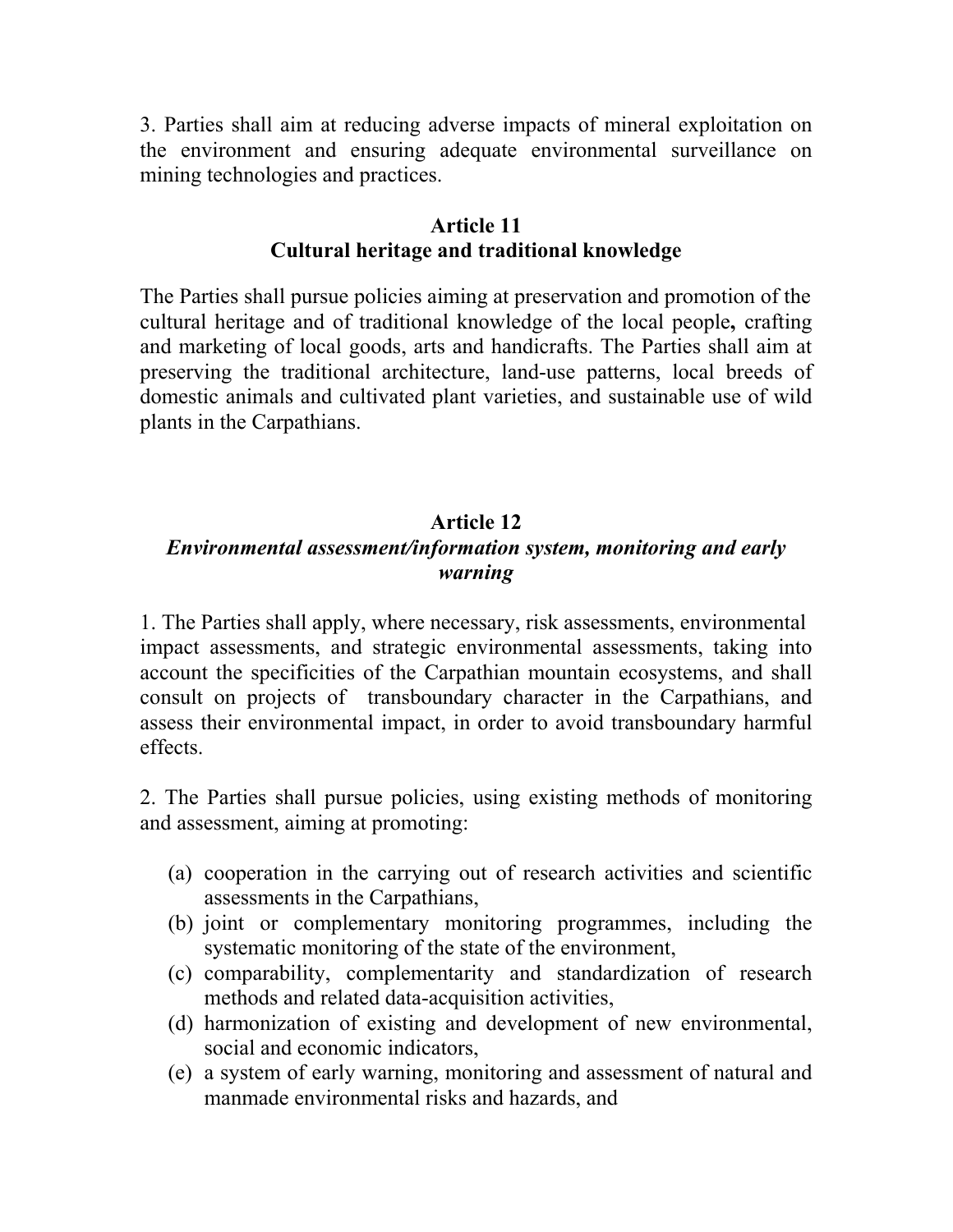(f) an information system, accessible to all Parties.

#### **Article 13**

## *Awareness raising, education and public participation*

1. The Parties shall pursue policies aiming at increasing environmental awareness and improving access of the public to information on the protection and sustainable development of the Carpathians, and promoting related education curricula and programmes.

2. The Parties shall pursue policies guaranteeing public participation in decision-making relating to the protection and sustainable development of the Carpathians, and the implementation of this Convention.

### **Article 14**  *Conference of the Parties*

1. A Conference of the Parties (hereinafter referred to as the "Conference") is hereby established.

2. The Conference shall discuss common concerns of the Parties and make the decisions necessary to promote the effective implementation of the Convention. In particular, it shall:

- (a) regularly review and support the implementation of the Convention and its Protocols,
- (b) adopt amendments to the Convention pursuant to Article 19,
- (c) adopt Protocols, including amendments thereto, pursuant to Articles 18,
- (d) nominate its President and establish an intersessional executive body, as appropriate and in accordance with its Rules of Procedure,
- (e) establish such subsidiary bodies, including thematic working groups, as are deemed necessary for the implementation of the Convention, regularly review reports submitted by its subsidiary bodies and provide guidance to them,
- (f) approve a work program, financial rules and budget for its activities, including those of its subsidiary bodies and the Secretariat, and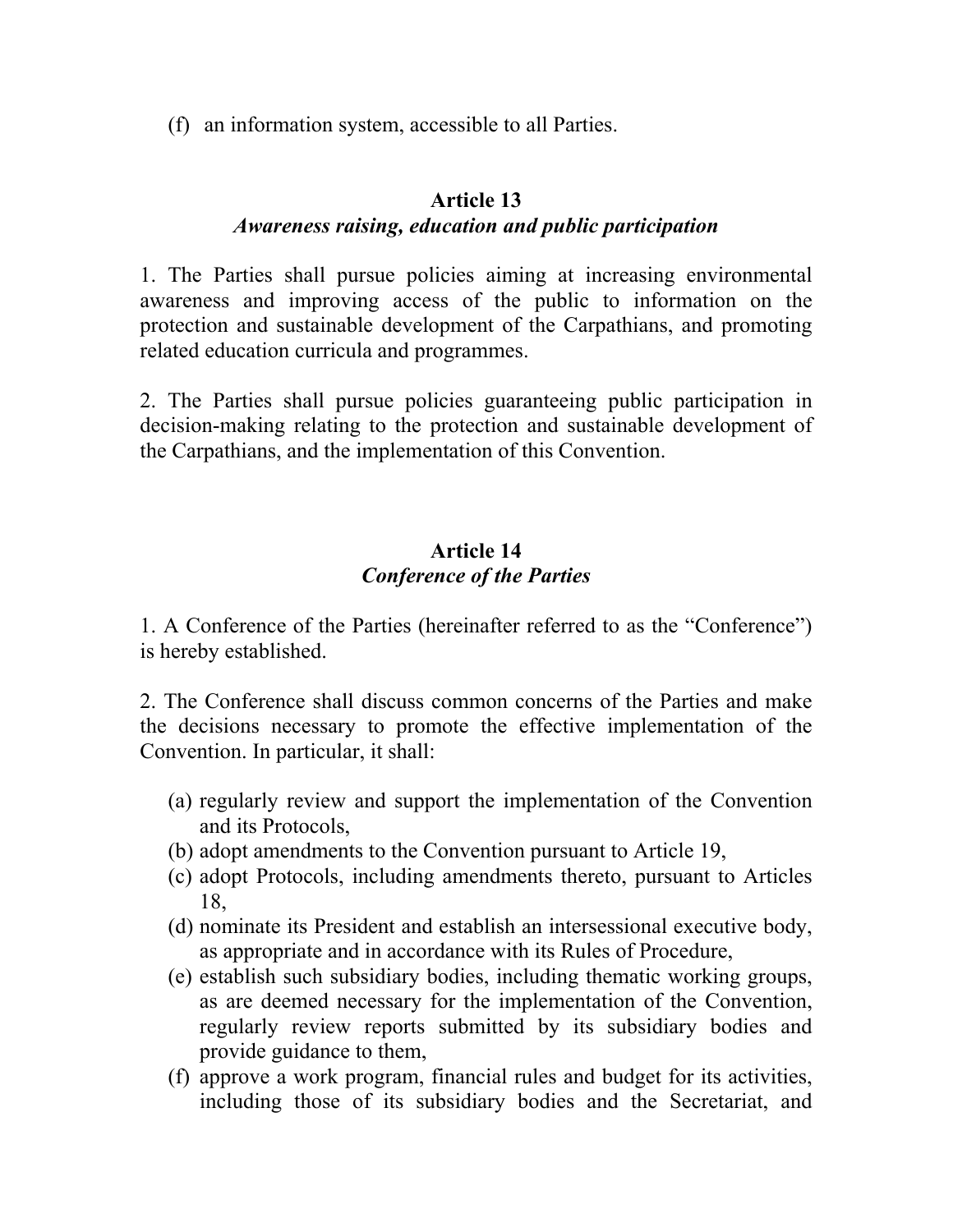undertake necessary arrangements for their financing pursuant to Article 17,

- (g) adopt its Rules of Procedure,
- (h) adopt or recommend measures to achieve the objectives laid down in Articles 2 to 13,
- (i) as appropriate, seek the cooperation of competent bodies or agencies, whether national or international, governmental or non-governmental and promote and strengthen the relationship with other relevant conventions while avoiding duplication of efforts, and
- (j) exercise other functions as may be necessary for the achievement of the objectives of the Convention.

3. The first session of the Conference shall be convened not later than one year after the date of entry into force of the Convention. Unless otherwise decided by the Conference, ordinary sessions shall be held every three years.

4. Extraordinary sessions of the Conference shall be held at such other times as may be decided either by the Conference at ordinary session or at the written request of any Party, provided that, within three months of the request being communicated to all the other Parties by the Secretariat, it is supported by at least one third of the Parties.

5. The Parties may decide to admit as observers at the ordinary and extraordinary sessions of the Conference:

- (a) any other State,
- (b) any national, intergovernmental or non-governmental organization the activities of which are related to the Convention.

The conditions for the admission and participation of observers shall be established in the Rules of Procedure. Such observers may present any information or report relevant to the objectives of the Convention.

6. The Conference shall reach its decisions by consensus.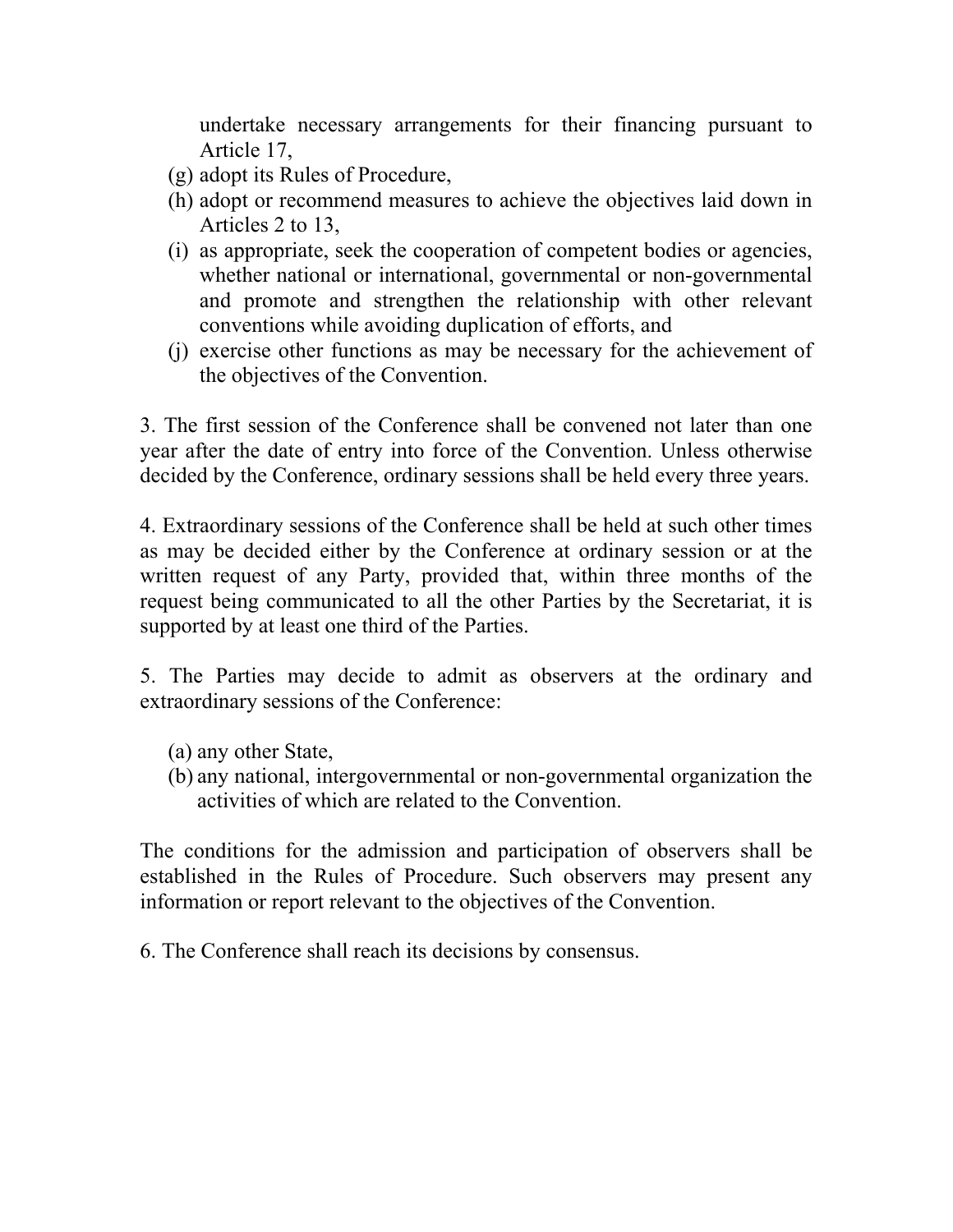## **Article 15**

## *Secretariat*

- 1. A Secretariat is hereby established.
- 2. The functions of the Secretariat shall be:
	- (a) to make arrangements for sessions of the Conference and to provide them with services as required,
	- (b) to compile and transmit reports submitted to it,
	- (c) to coordinate its activities with the secretariats of other relevant international bodies and conventions,
	- (d) to prepare reports on the exercising of its functions under this Convention and its Protocols, including financial reports, and present them to the Conference,
	- (e) to facilitate research, communication and information exchange on matters relating to this Convention, and
	- (f) to perform other secretariat functions as may be determined by the Conference.

## **Article 16**  *Subsidiary bodies*

The subsidiary bodies, including thematic working groups established in accordance with Article 14 paragraph 2 (e), shall provide the Conference, as necessary, with technical assistance, information and advice on specific issues related to the protection and sustainable development of the Carpathians.

#### **Article 17**  *Financial contributions*

Each Party shall contribute to the regular budget of the Convention in accordance with a scale of contributions as determined by the Conference.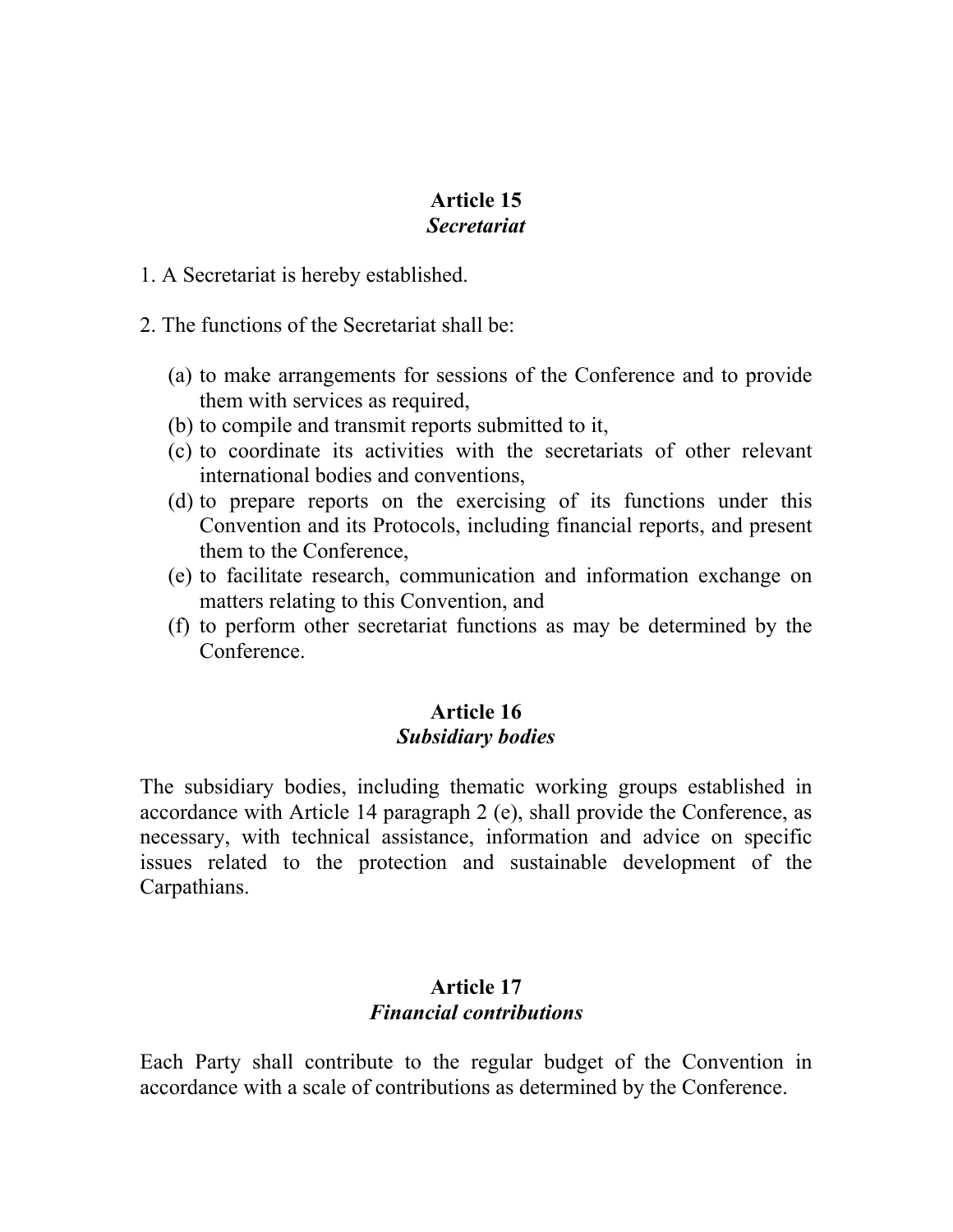#### **Article 18**  *Protocols*

1. Any Party may propose Protocols to the Convention.

2. The draft Protocols shall be circulated to all Parties through the Secretariat not later than six months before the Conference session at which they are to be considered.

3. The Protocols shall be adopted and signed at the Conference sessions. The entry into force, amendment of and withdrawal from the Protocols shall be done mutatis mutandis in accordance with Articles 19, 21 paragraphs 2 to 4 and Article 22 of the Convention. Only a Party to the Convention may become Party to the Protocols.

## **Article 19**  *Amendments to the Convention*

1. Any Party may propose amendments to the Convention.

2. The proposed amendments shall be circulated to all Parties to the Convention through the Secretariat not later than six months before the Conference session at which the amendments are to be considered.

3. The Conference shall adopt the proposed amendments to the Convention by consensus.

4. The amendments to the Convention shall be subject to ratification, approval or acceptance. The amendments shall enter into force on the ninetieth day after the date of deposit of the fourth instrument of ratification, approval or acceptance. Thereafter, the amendments shall enter into force for any other Party on the ninetieth day after the date of deposit of its instrument of ratification, approval or acceptance.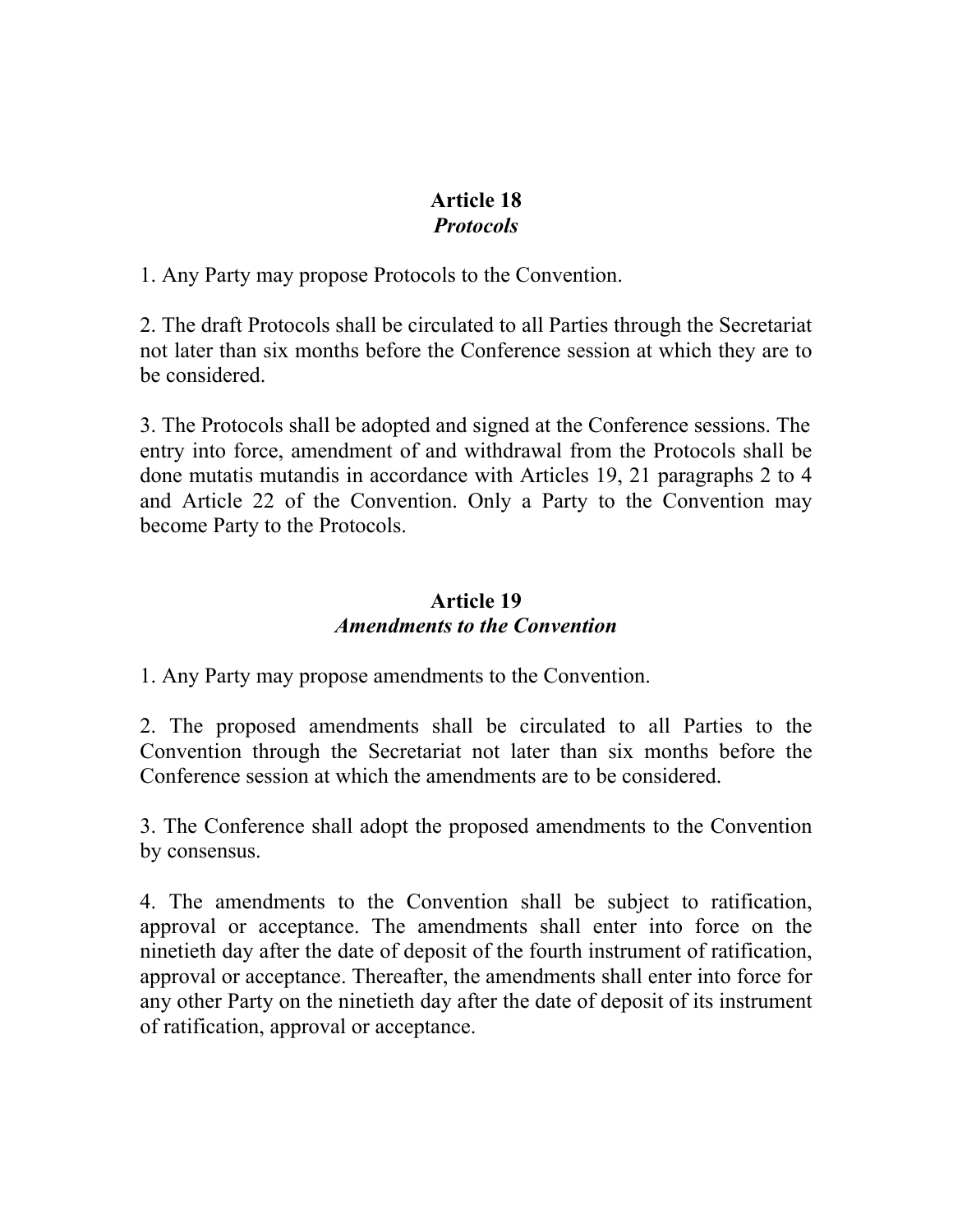### **Article 20**  *Settlement of disputes*

The Parties shall settle disputes arising from the interpretation or implementation of the Convention by negotiation or any other means of dispute settlement in accordance with international law.

## **Article 21**  *Entry into force*

1. This Convention shall be open for signature at the Depositary from 22 May 2003 to 22 May 2004.

2. This Convention shall be subject to ratification, acceptance, or approval by the Signatories. The Convention shall be open for accession by non-Signatories. Instruments of ratification, acceptance, approval and accession shall be deposited with the Depositary.

3. The Convention shall enter into force on the ninetieth day after the date of deposit of the fourth instrument of ratification, approval, acceptance or accession.

4. Thereafter the Convention shall enter into force for any other Party on the ninetieth day from the date of deposit of its instrument of ratification, acceptance, approval or accession.

#### **Article 22**  *Withdrawal*

Any Party may withdraw from the Convention by means of a notification in writing addressed to the Depositary. The withdrawal shall become effective on the one hundred eightieth day after the date of the receipt of the notification by the Depositary.